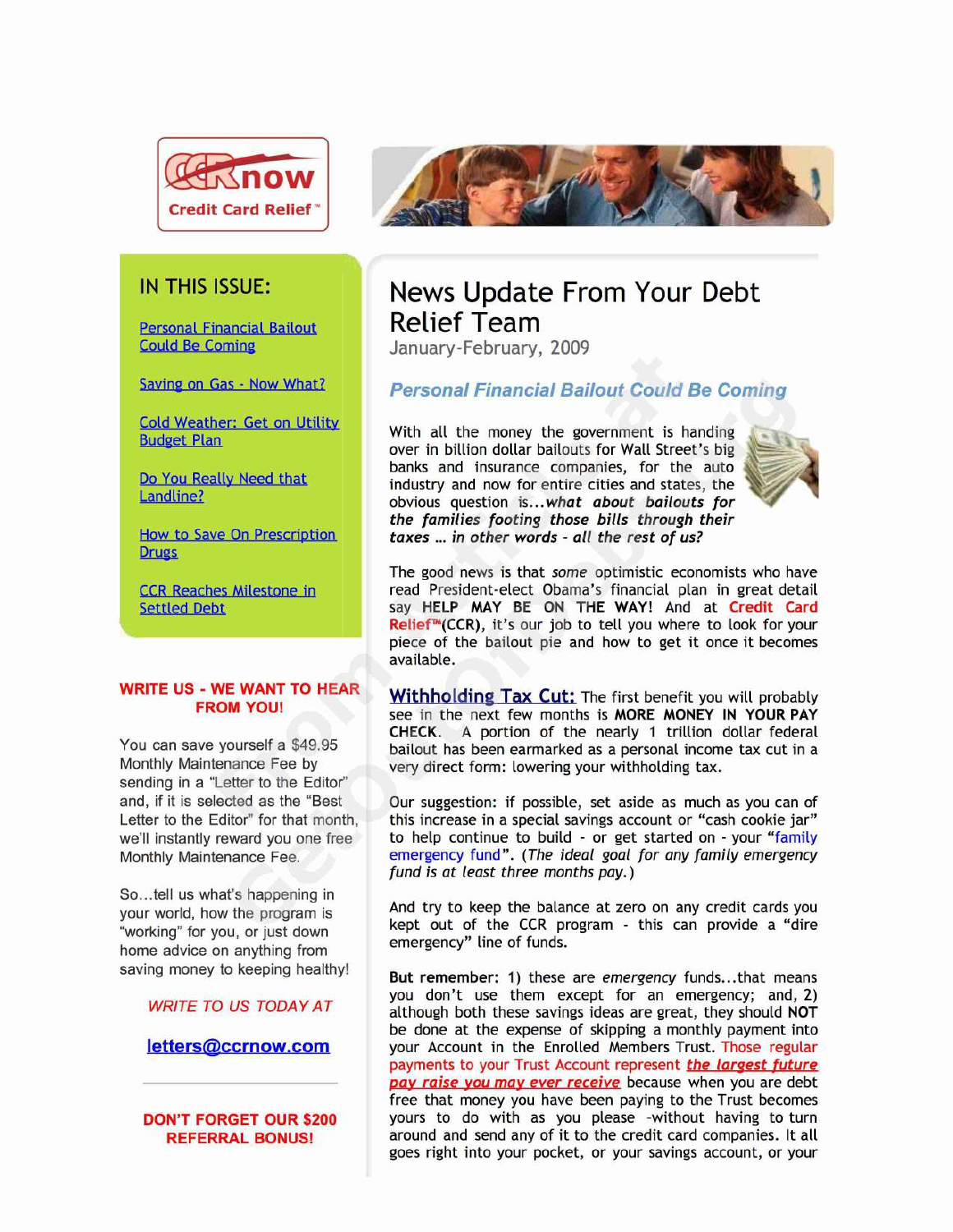Call a Client Care Representative child's future education. for more information on how you

## **IMPORTANT CONTACT**

communication are always open currently in the enrollment process.

that you have the correct numbers to reach the individual

need to talk to either a **Client Care** 

**1-888-886-1719**

**Credit Card Relief** eferred Financial The Mannisthe recent memory of high<br>Solutions, Inc. The asseptices was painful, you don't even

For more information on now you<br>can earn a \$200 Referral Fee just elect's economic recovery plan that is being considered is a by introducing a friend, co-worker<br>or relative to Credit Card Relief<sup>TM</sup>. form of an economic stimulus check does happen, think or relative to Credit Card Relief<sup>™</sup>. form of an economic stimulus check does happen, think (Subject, of course, to their about sending a portion of those funds into your Trust (Subject, of course, to their about sending a portion of those funds into your Trust successful enrollment.) Call now! Account so our national mediation law firm can either start Account so our national mediation law firm can either start or continue to settle one of your credit card debts even more quickly.

**INFORMATION FOR OUR Job Creation:** Finally, if you are looking for work, read **CLIENTS** the newspapers, blogs, and Internet home pages from your Internet provider to learn about new job programs that may It is important to us at Credit Card become a part of the new economic recovery programs. You<br>
It is important to us at Credit Card instanting interval ind new career training and/or a new job with<br>
more money and a bette

and easily identifiable between By taking full advantage of these important economic aid<br>ourselves and all of our Clients – programs you will be contributing not only to your own ourselves and all of our Clients – programs you will be contributing not only to your own<br>not only those who have already financial recovery but also to the recovery of the nation as a financial recovery but also to the recovery of the nation as a enrolled, but also those who are whole - and can enjoy being a part of the solution.



## The following "call back"<br>
information is provided to you so<br>
that you have the correct numbers<br> **ALLOCALLY ARE Recent 50% Cut in Gas Prices** information is provided to you so **Recent 50% Cut in Gas Prices?**

Representative or the Department We all painfully remember the recent \$4.00 a that you need to as quickly as gallon gas and the over \$5.00 a gallon cost for diesel fuel. possible: Then - for reasons that still puzzle most of the experts - gas prices dropped as low as 51.45 — and even lower in some If you are an enrolled Client, and areas. They seem to be settling, for the moment, at just<br>need to talk to either a Client Care under \$2.00 a gallon.

or Mediation Representative at So, with gas hovering at around half what it was this past<br>the law firm of Dakich & summer, what are you doing with the extra money? Recent<br>Associates, please call: consumer studies show that 550 to 5100 per week, depending upon what kind of car or **1-800-376-0898** cars your family drives.

If you are currently still in the How about reducing some of your stress by sending that<br>
weekly savings to the Trust? But just how does this reduce enrollment process, return calls<br>should be made to our Processing/<br>Underwriting Department, at:<br>Underwriting Department, at:<br>give yourself that big pay raise that comes from being debt free. Talk about a stress reducer!

**Cold Weather Predicted - Get** WWW. CCRNOW. COM **on Your Utilities' Budget Plan Right Away** 



Solutions, Inc. gas prices was painful, you don't even want to think about 5656 W. 74th Street home heating prices this winter. Whether you use oil, gas, or home heating prices this winter. Whether you use oil, gas, or Indianapolis, IN 46278 electricity they are all going to go up - and go up considerably.

## **Call your local utility today!**

You can manage this anticipated swing in prices by joining a "budget plan" provided by almost all utility companies.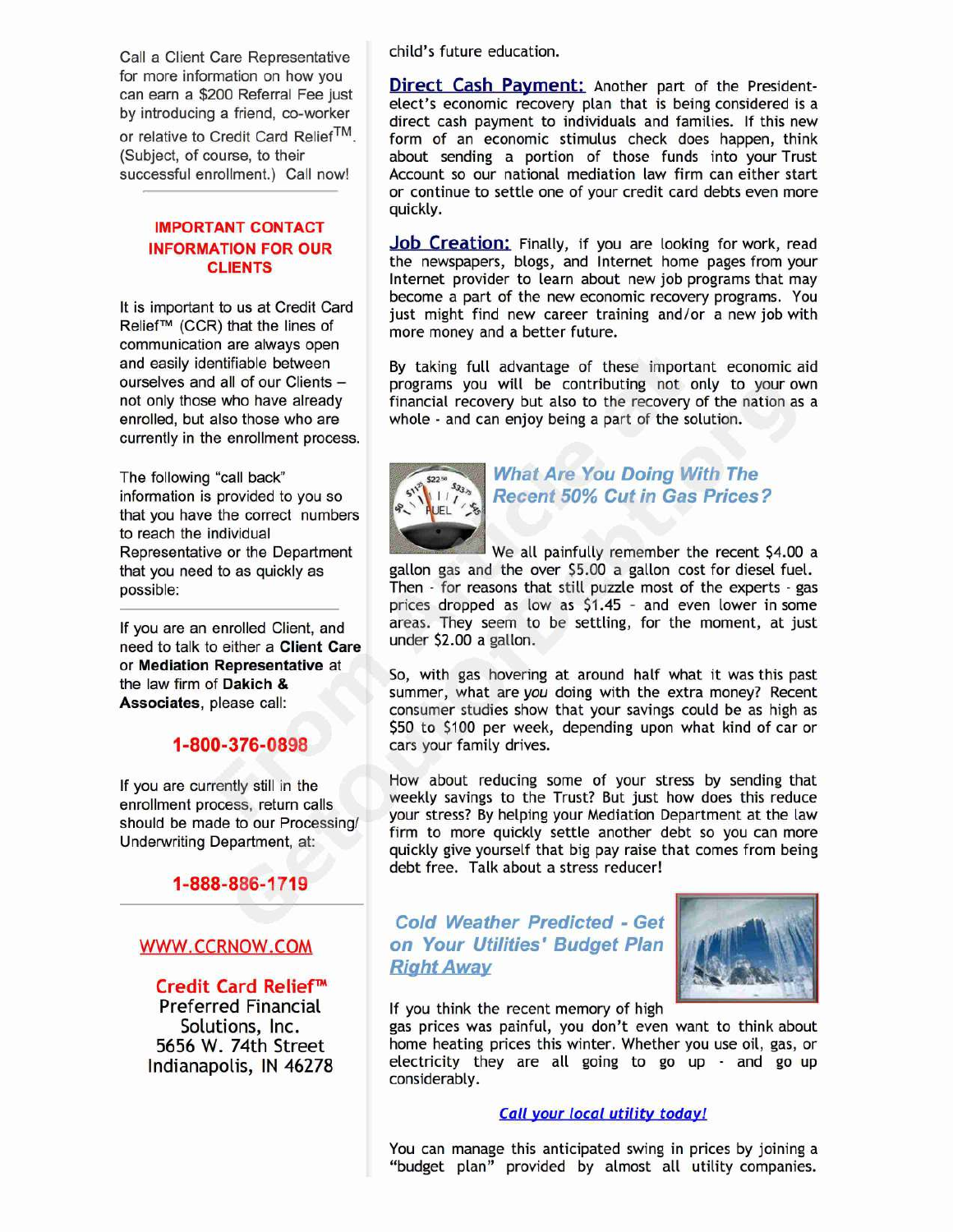These programs allow you to pay the same amount each month so there are no surprises and you can budget your home heating cost.

## **Do You Really Need that Landline?**

Do you still have a traditional phone at home that has a wire connected to a phone jack in your wall? This is called a "landline" and until a few years ago every home in America had one and you paid the telephone company whatever fee they wanted to charge you to access or use it - usually \$25.00 per month, not including long distance charges.

## That's 5300 a year to an already rich phone company

Today, even your Grandma and Grandpa **ar** have cell phones, and so do most of our kids. Why not save the 5300 per year and get rid of that old out of date landline and give your friends and family your cell phone number?





**Prescription Prices Unaffordable? Ask Your Doctor for Samples.**

Prescriptions come in all sizes, strengths and prices. That's right - prices!

Depending upon your insurance coverage (if you have any, of course), your co-pay may not cover that new non-generic antibiotic your Doctor just prescribed for you. So when you go to fill it at the Pharmacy you find out it is going to cost you not 520.00, but 5100.00!

So before you even leave the Doctor's office, ask him or her if they have any "physician samples" of the medication they want you to have. It is not at all uncommon for drug companies to give physicians samples of new non-generic drugs for distribution to their patients.

So don't be afraid to ask — that is what they are for!

**CCR Has Now Settled Over \$23 Million in Credit Card Debt and Saving Our Clients an Average 53.S3%**



CCR's debt mediation totals climbed past the \$23 million **dollar mark** recently while at the same time saving our Clients an average of 53.83% of their enrolled debt at the time of settlement!